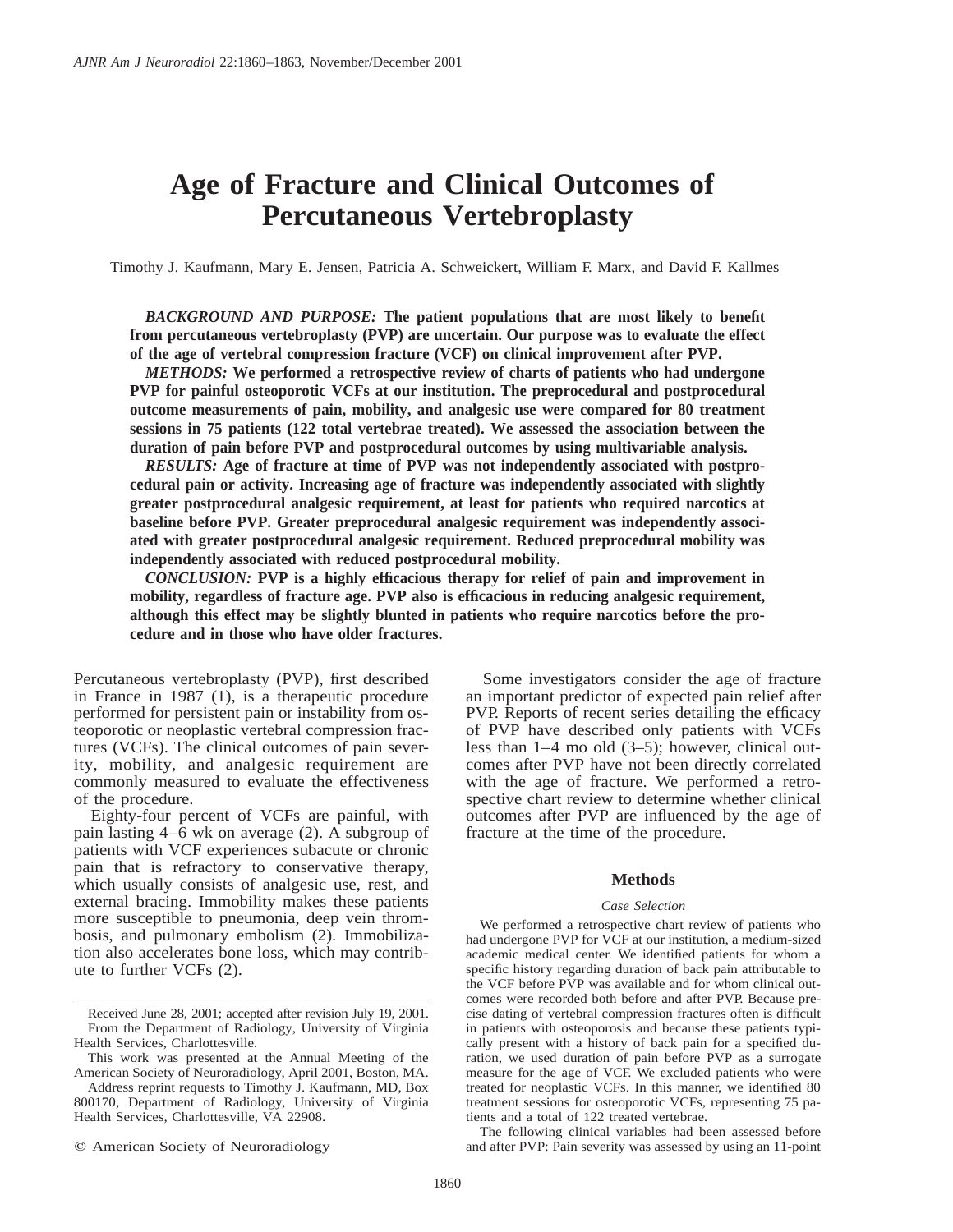**TABLE 1: Original scales used for outcome of percutaneous vertebroplasty**

| Scale and Score | Definition                         |  |
|-----------------|------------------------------------|--|
| Pain            |                                    |  |
| 0               | No pain                            |  |
| 10              | Worst pain in life                 |  |
| Mobility        |                                    |  |
| 0               | Full activity                      |  |
|                 | Walks with assistance              |  |
| $\overline{2}$  | Requires wheelchair                |  |
| 3               | Bedridden, can sit                 |  |
| 4               | Flat bedrest                       |  |
| Analgesic use   |                                    |  |
| 0               | None                               |  |
| 1               | Over-the-counter analgesics        |  |
| $\overline{c}$  | Prescription non-narcotics         |  |
| 3               | As-needed oral narcotics           |  |
| 4               | Regularly scheduled oral narcotics |  |
| $\overline{5}$  | Parenteral narcotics               |  |

graded scale (0, no pain; 10, worst pain in life); mobility, fivepoint graded scale (0, full activity; 4, flat bedrest); and analgesic use, six-point graded scale (0, none; 5, parenteral narcotics) . These scales, shown in Table 1, were developed in our department for use in our vertebroplasty patients, and they have not been formally validated.

#### *Statistical Analysis*

We used ordinal logistic regression modeling to assess the association between the outcome variables and the following predictor variables: duration of pain before PVP; age; sex; number of vertebral levels treated in the session of interest; use of preprocedural advanced imaging (MR imaging, CT, or radioisotope bone scanning); and preprocedural scores of pain, activity, and analgesic use. We had specified the inclusion of these variables in each model before constructing the models. The Spearman rank correlation then was used to evaluate the potential predictive power of each predictor variable to aid in our allowance for complexity in their relationships with the outcome variables (6).

We compared the preprocedural and postprocedural outcome measurements of pain, mobility, and analgesic use both graphically and with the Wilcoxon signed rank test. We assessed the correlation between the age of fracture at the time of PVP and the postprocedural outcomes of pain, activity, and analgesic requirement by using multivariable analysis. Statistical analysis was performed by using S-Plus statistical software (Insightful, Seattle, WA).

#### **Results**

#### *Patient Characteristics*

All patients had osteoporotic VCFs and had no evidence of neoplastic involvement of the treated vertebrae. The age range of our 75 patients was 40– 92 y, with a mean age of 74 y (25th, 50th, and 75th percentiles were 70, 75, and 80 y, respectively). Seventy-five percent of the patients were female. The dates of the procedures ranged from 1995 to 2001. In 50 (62%) of 80 treatment sessions, a single vertebra was treated; in 18 (22%) treatment sessions, two vertebrae were treated; and in 12 (15%)

**TABLE 2: Analysis of variance for postprocedural pain**

| Factor                  | Wald $\chi^2$<br>Value | Degrees of<br>Freedom | P Value |
|-------------------------|------------------------|-----------------------|---------|
| Preprocedural analgesia | 3.80                   |                       | .051    |
| Duration of pain        | 2.87                   |                       | .090    |
| Sex                     | 1.16                   |                       | .282    |
| Preprocedural pain      | 0.24                   |                       | .626    |
| Preprocedural activity  | 0.22                   |                       | .639    |
| Age                     | 0.20                   |                       | .657    |
| Levels treated          | 0.02                   | 1                     | .882    |
| Advanced imaging        | 0.01                   | 1                     | .932    |
| Total                   | 7.27                   | 8                     | .507    |

treatment sessions, three vertebrae were treated. Preprocedural advanced imaging was used in 81% of cases (MR imaging, 21%; bone scanning, 40%; MR imaging and bone scanning, 10%; CT, 6%; MR imaging and CT, 2%; CT and bone scan, 1%; all three techniques, 1%) to screen for contraindications, complicating features, and acuity or state of fracture healing. The duration of pain before PVP varied from less than 1 wk to 104 wk and was positively skewed, with a mean of 19 wk. (The 25th, 50th, and 75th percentiles were 4, 10, and 24 wk, respectively.) Postprocedural pain, activity, and analgesic use scores were obtained by means of interview within 1 mo after the procedure (range, 1–22 d; mean, 7 d).

#### *Outcomes*

Three ordinal logistic regression models were used to test for the effect of age of VCF on our three outcome measures, with all other variables in the models constant. Our ordinal logistic regression model for the outcome of postprocedural pain revealed no statistically significant individual predictor variable at the .05 level, although preprocedural analgesic use score and duration of pain before PVP showed the strongest associations with postprocedural pain in the model ( $P = .051$  and  $P =$ .090, respectively) (Table 2). At bivariate analysis, postprocedural pain increased as preprocedural analgesic use increased. Postprocedural pain tended to increase slightly with duration of pain, at least in patients requiring higher levels of analgesia before the procedure, although this trend was not statistically significant.

The ordinal logistic regression model for postprocedural activity outcomes revealed that the postprocedural activity score was significantly associated with preprocedural activity, with all other variables constant  $(P = .003)$  (Table 3). At bivariate analysis, the postprocedural activity score correlated positively with the preprocedural activity score. The duration of pain before PVP did not correlate with postprocedural activity outcomes ( $P = .857$ ).

The ordinal logistic regression model for postprocedural analgesic use outcomes revealed that postprocedural analgesic use score was significant-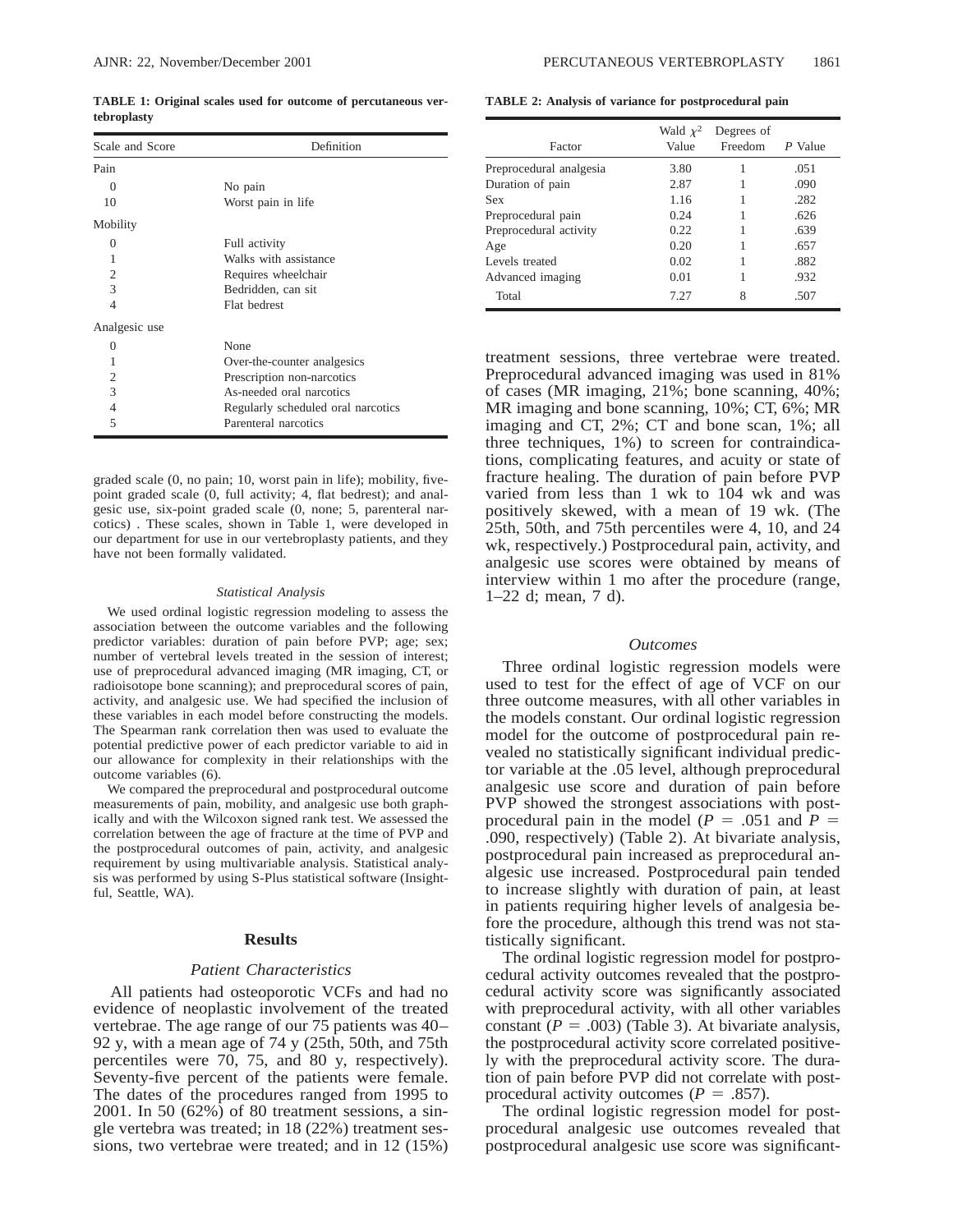**TABLE 3: Analysis of variance for postprocedural activity**

| Factor                  | Wald $\chi^2$<br>Value | Degrees of<br>Freedom | P Value |
|-------------------------|------------------------|-----------------------|---------|
| Preprocedural activity  | 11.82                  | 2                     | .003    |
| Total nonlinear         | 8.05                   | $\mathfrak{D}$        | .018    |
| Nonlinear               | 7.93                   |                       | .005    |
| Levels treated          | 2.73                   | 1                     | .098    |
| Age                     | 2.17                   |                       | .141    |
| Preprocedural analgesia | 2.14                   | 2                     | .343    |
| Nonlinear               | 1.72                   |                       | .190    |
| Sex                     | 0.41                   | 1                     | .524    |
| Preprocedural pain      | 0.17                   |                       | .679    |
| Advanced imaging        | 0.06                   | 1                     | .814    |
| Duration of pain        | 0.03                   | 1                     | .857    |
| Total                   | 15.73                  | 10                    | .108    |

**TABLE 4: Analysis of variance for postprocedural analgesic use**

|                         |                        | Degrees                     |         |
|-------------------------|------------------------|-----------------------------|---------|
| Factor                  | Wald $\chi^2$<br>Value | of<br>Freedom               | P Value |
|                         |                        |                             |         |
| Preprocedural analgesia | 20.25                  | $\mathcal{D}_{\mathcal{L}}$ | < 0.001 |
| Nonlinear               | 4.52                   |                             | .033    |
| Duration of pain        | 4.17                   |                             | .041    |
| <b>Sex</b>              | 2.41                   |                             | .121    |
| Preprocedural activity  | 0.54                   |                             | .462    |
| Preprocedural pain      | 0.26                   |                             | .612    |
| Advanced imaging        | 0.11                   |                             | .739    |
| Levels treated          | 0.07                   |                             | .799    |
| Age                     | 0.02                   |                             | .878    |
| Total                   | 25.76                  | 9                           | .002    |

ly associated with preprocedural analgesic use score, holding all other variables constant ( $P \leq$ .001) (Table 4). Postprocedural analgesic use score was significantly associated with duration of pain before PVP, holding all other variables constant (*P* 5 .041). Postprocedural analgesic use increased as both preprocedural analgesic use and duration of pain increased, but this effect appeared more marked for preprocedural analgesic use than for duration of pain. Furthermore, the association between postprocedural analgesic use and duration of pain may not remain valid in cases with preprocedural analgesic use of less than 3 of 5, for which postprocedural analgesic use is also low.

The mean preprocedural and postprocedural pain scores were 9.4 and 1.9, respectively  $(P < .001)$ . The mean preprocedural and postprocedural activity scores were 1.4 and 0.38, respectively  $(P \leq$ .001). The mean preprocedural and postprocedural analgesic use scores were 3.0 and 1.4, respectively  $(P < . 001)$ .

#### **Discussion**

Although PVP has been applied clinically for more than 10 y, the inclusion and exclusion criteria for percutaneous vertebroplasty performed for osteoporotic VCFs have varied widely in the case series reported in the English-language literature (3– 5, 7–15). Although the subjective failure of conservative therapy generally is used as an indication for the procedure, the time from fracture to PVP ranges from 2 wk to at least several months (3–5, 7–15). One series included only patients who had received less than 1 mo of conservative therapy before vertebroplasty (3), and another report included only patients who had received at least 3 mo of conservative therapy, although this latter study excluded those with chronic back pain (11). To our knowledge, the effect of age of fracture on patient outcomes has not been specifically measured to date. We attempted to provide evidence for the effectiveness of PVP for VCFs of varying age or duration of symptoms.

Our results suggest that PVP in osteoporotic VCF is highly efficacious for pain relief and improvement of patient mobility across a wide range of fracture ages, as measured with the duration of symptoms referable to a VCF. PVP also is effective in reducing the requirement for analgesia, although this effect may be slightly blunted in patients who require narcotics before the procedure and in those who have older fractures. Some patients may become habituated to or dependent on a certain level of analgesia and thus respond less to PVP with regard to analgesic use. Also, expected improvement in patient mobility after PVP may be slightly limited in patients with lower preprocedural activity levels.

Several recent case series (3–5, 7–15) have reported significant or dramatic pain relief with PVP in as many as 90% of cases of osteoporotic VCFs. The mechanism of pain relief from PVP remains uncertain. The stabilization of microfractures, as well as vascular, chemical, and thermal factors, have been proposed as mechanisms (16). Findings of these case series also have suggested improvements in mobility and reductions in analgesic requirements as outcomes of vertebroplasty (3–5, 7–9, 11–15).

Our study is limited by its sample size and the selection and review biases inherent in many retrospective observational studies. In fact, patients in our practice with older fractures historically have been told that the efficacy of PVP may be less certain in patients with such fractures, and this practice may have resulted in the over-selection of only those patients with more severe symptoms among those with older VCFs. The accuracy and uniformity of data gathered retrospectively often are poorer than for data gained prospectively. We cannot be certain how the patients with more complete records selected for our cohort differ from patients who were not selected. Also, in our practice, most patients undergo radioisotope bone scanning or MR imaging to evaluate the age or state of healing of the compression fractures, to aid in patient selection for PVP. This practice limits the generalizability of our findings to centers where bone scanning or MR imaging is not performed as frequently. We report statistically significant improvements in